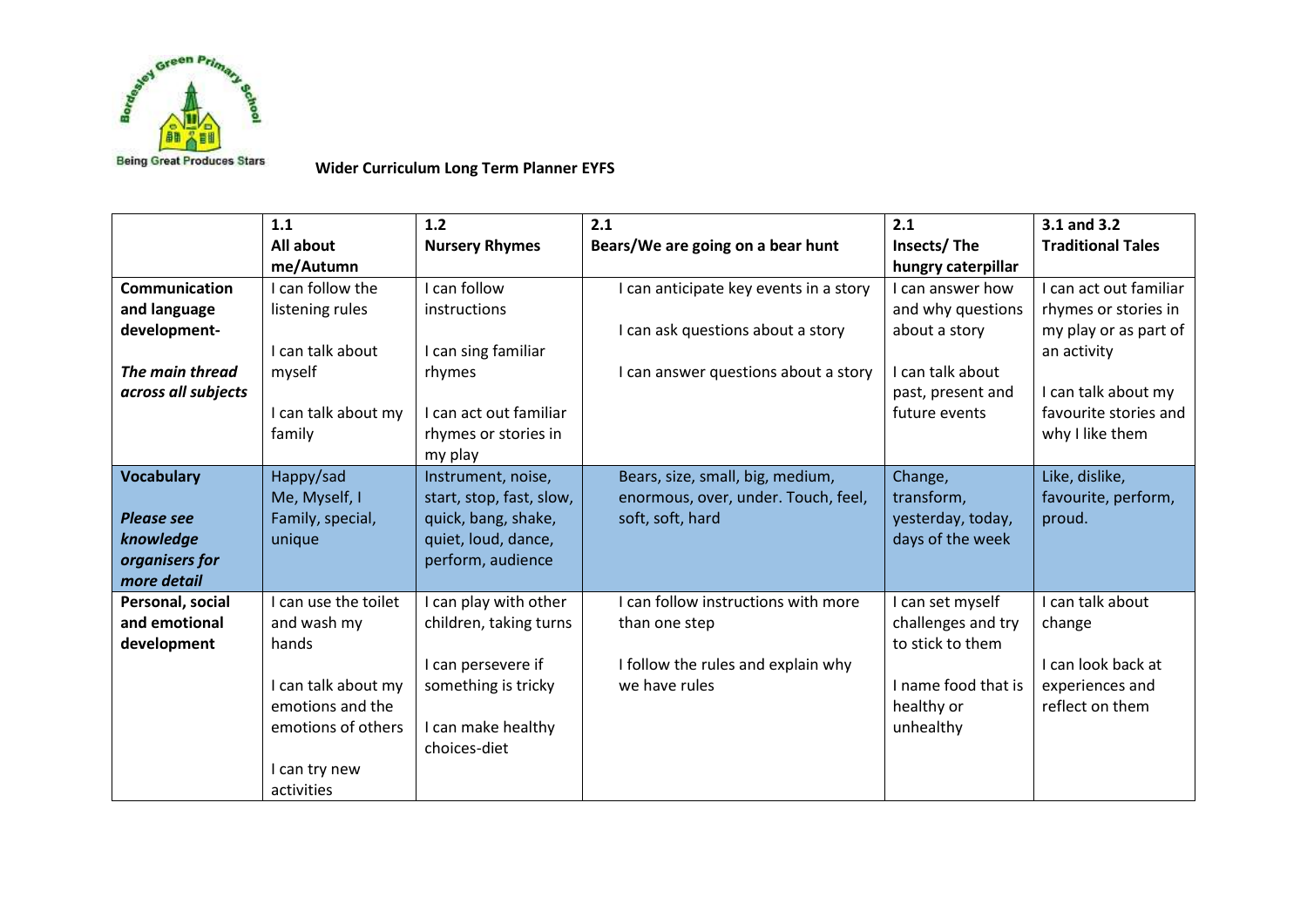

**Wider Curriculum Long Term Planner EYFS**

|                                                    | I know how to<br>make healthy<br>choices-Brushing<br>teeth                                                            |                                                                                                                         |                                                                                                                           |                                                                                                                                                |                                                                                                                                                           |
|----------------------------------------------------|-----------------------------------------------------------------------------------------------------------------------|-------------------------------------------------------------------------------------------------------------------------|---------------------------------------------------------------------------------------------------------------------------|------------------------------------------------------------------------------------------------------------------------------------------------|-----------------------------------------------------------------------------------------------------------------------------------------------------------|
| <b>Physical</b><br><b>Development</b>              | I can throw and<br>kick a ball with<br>some accuracy<br>I can avoid<br>obstacles when<br>running                      | I can skip, hop and<br>stand on one leg for<br>a short period of<br>time<br>I can move to music                         | I can coordinate around an obstacle<br>course<br>I am careful when I draw                                                 | I can balance on<br>one leg and on<br>equipment<br>I can form my                                                                               | I can move<br>energetically in a<br>range of ways                                                                                                         |
|                                                    | I can use cutlery<br>when eating                                                                                      | I can hold a<br>paintbrush to paint                                                                                     | I can use scissors                                                                                                        | letters correctly                                                                                                                              |                                                                                                                                                           |
| <b>Understanding the</b><br>world- science link    | Naming parts of<br>the body<br>Looking at age of<br>different family<br>members and the<br>difference between<br>them | I have care and<br>wonder for living<br>objects including<br>insects and plants<br>Change of texture<br>(state)-cooking | I can name similarities and<br>differences between different<br>environments<br>I can describe objects using my<br>senses | I can names ways I<br>can look after<br>living things like<br>plants and insects<br>I understand that<br>that living things<br>grow and change | I can name different<br>animals and think<br>about where we<br>would find them.<br>I can talk about<br>similarities and<br>differences between<br>animals |
| Past and present-<br>history and<br>geography link | I can talk about<br>myself and my<br>features.                                                                        | I can think about<br>where I live, is it a<br>house or a flat?                                                          | I can think about a journey going from<br>one pace to another either physically or<br>as a character in a book.           | I can draw natural<br>objects, thinking<br>about size and<br>colour, adding                                                                    | I can use books and<br>videos to find out<br>facts about animals                                                                                          |